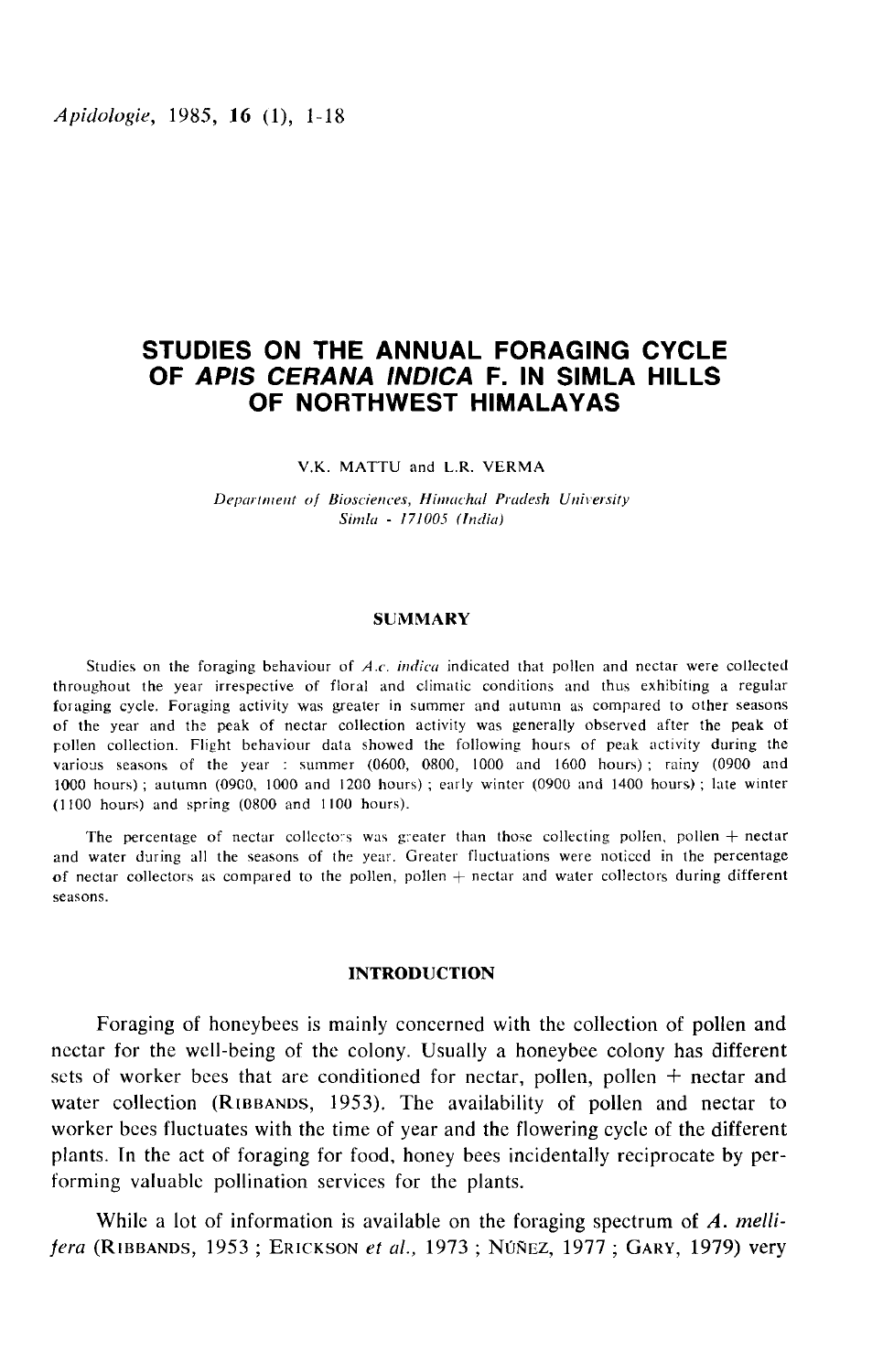2 V.K. MATTU AND L.R. VERMA<br>little is known about our native bee species, A.c. *indica* (CHERIAN *et al.*, 1947 ; NAIM and PHADKE, 1976; REDDY, 1980).

The Simla region of the north-west Himalayas offers a very rich potential for the development of beekeeping because of its vast areas of horticulture, forests and agriculture. It is, therefore, important to have some basic knowledge about the foraging behaviour of A.c. indica F. Such studies could have direct bearing on the pollination of economically important fruit, vegetable and other cereal crops and also in increasing the honey production in this region.

### MATERIAL AND METHODS

The foraging studies were conducted on A.c. indica at Simla (31° - 06' N latitude, 77° - 10' E longitude and 2206 metres altitude) for one year from May 1980 to April 1981. The observations were made on five colonies of A.c. indica with no signs of disease and no supplemental sugar syrup or pollen was fed to any of the experimental colonies. All the colonies were in two-storey hives with seven frames in the brood chamber and the same number of frames in the super. All the colonies were of similar strength with equal amounts of brood and pollen stores.

The flight activity of worker bees was measured by counting the number of outgoing bees over a 10-minute period at the entrance of the hive each hour throughout the day. The results were expressed as percentage of bees leaving the hive following the method used by KERR et al. (1970). According to this method, flight activity between the initiation and cessation of the study period was taken as 100 percent and from this data, hourly or monthly averages were calculated. Thus each curve or column in different figures represents 100 % of the activity of the bees. Percentage flight activity was calculated as follows :

Ft  $\longrightarrow$  X 100

FT

 $Ft =$  Average flight activity during a particular time interval  $FT = Total flight activity$ 

The relative number of bees foraging for pollen, nectar or water were estimated following the method of PARK (1926) and ERICKSON et al. (1973). This was determined by closing the hives for 5-minutes and collecting 35 to 40 incoming bees at the entrance of the hive with a insect net. These samples were collected once week at regular hourly intervals from 0600 to 1800 hours each month. The samples were sealed in bags and immediately frozen in crushed ice to prevent regurgitation of the nectar. Bees carrying pollen loads in their legs were categorized as pollen collectors. For discrimination between nectar or water collectors, honey sac of each bee was placed out on a Whatmann number 1 filter paper. If no visible stain was found after drying on the filter paper, it was considered to be water collector otherwise, categorized as nectar collector. pees with both nectar and pollen loads were named as pollen + nectar collectors and those without any load as empty bees.

In order to study the seasonal variations in the foraging activity patterns, experiments were carried out in summer (May-June); rainy (July-August); autumn (September-October); early winter (November-December) ; late winter (January-February) and spring (March-April) (Fig. 1).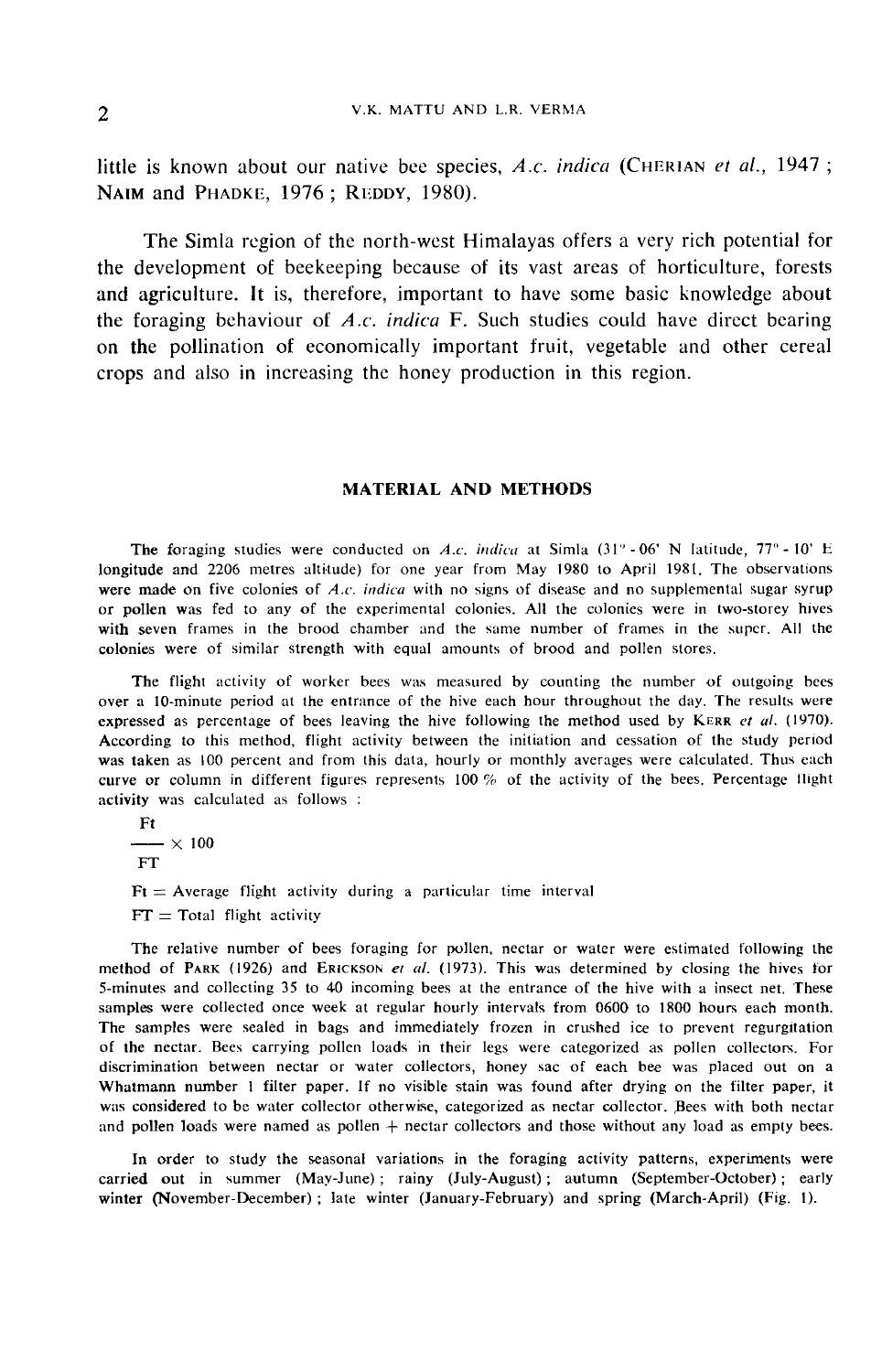

FIG. 1.  $-$  Meteorological details of Simla region during one year of study (May 1980 to April 1981),

Relative humidity was determined by hair hygrometer.

### RESULTS

The foraging behaviour of A.c. indica showed variations in the different seasons of the year as follows :

# 1) Summer season

In this season, flight activity started early in the morning (mean time 0506 hours in May and 0500 hours in June) and ended very late in the evening (mean time 1925 hours in May and 1938 hours in June) (fig. 2). Flight activity was greater in May (12.28 %) as compared to June (10.27 %) (fig. 3). The peak hours of flight activity were at 0600 (11.31 %), 0800 (9.45 %), 1000 (8.98 %) and 1600 (7.43 %) hours (fig. 4).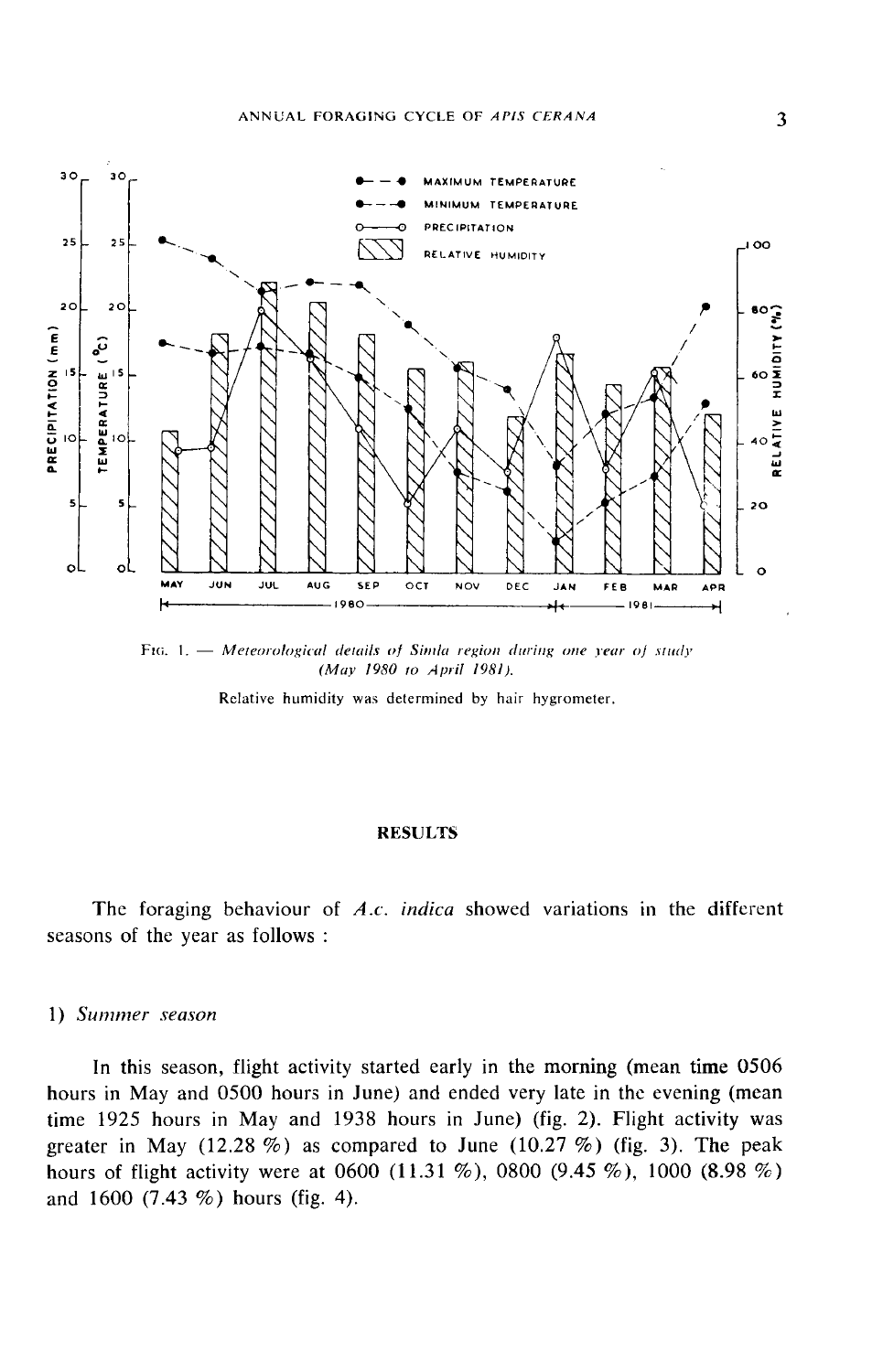

FIG. 2.  $-$  Seasonal variations in the time of initiation and cessation of flight activity of worker bees of A.c. indica.



#### MONTHS

FIG. 3. - Seasonal variations in the percentage of outgoing worker bees of A.c. indica during different months of the year.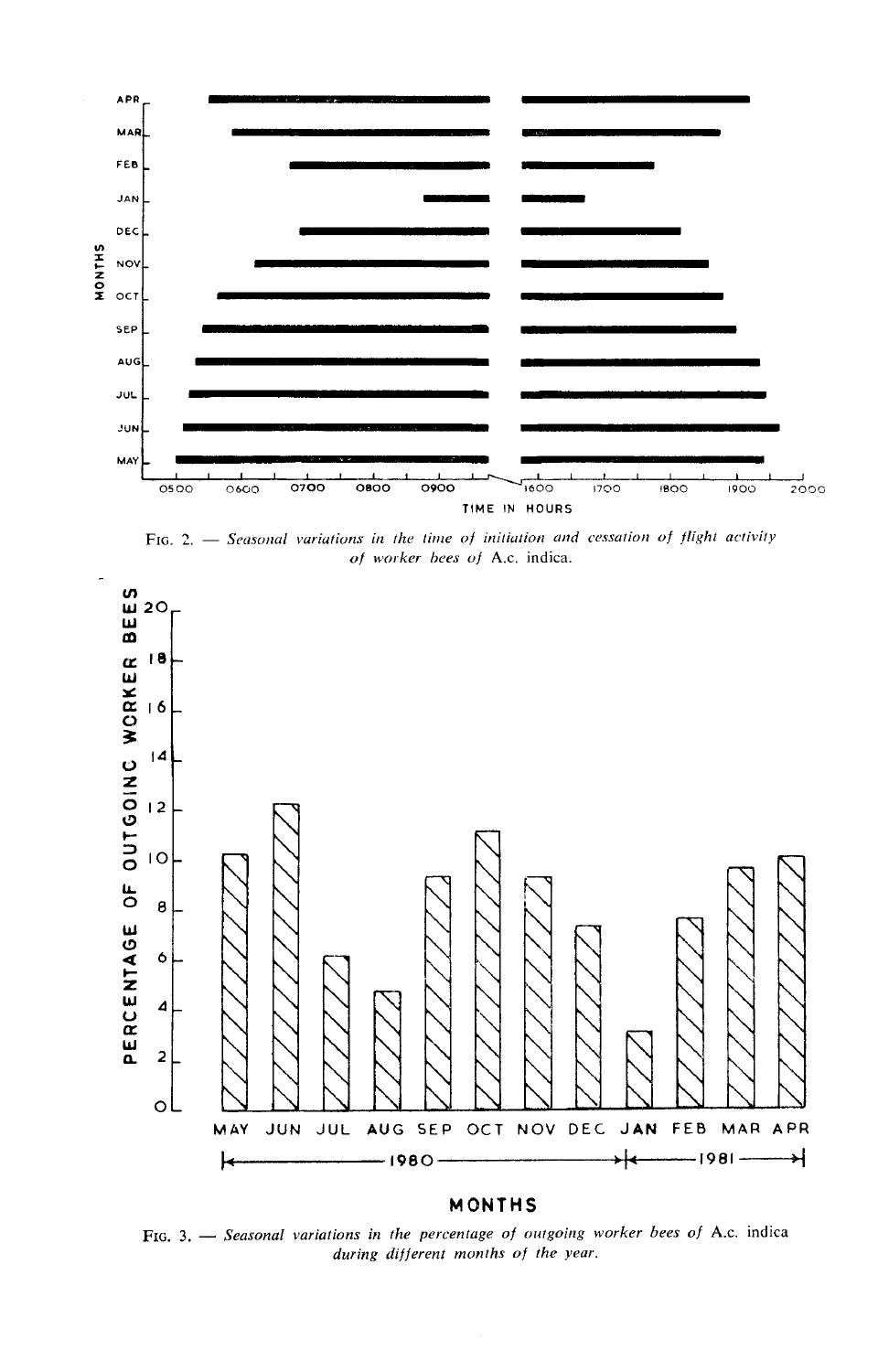

FIG. 4. - Seasonal variations in the percentage of outgoing worker bees of A.c. indica at different hours of the day during different seasons of the year.

The percentage of bees collecting pollen, nectar, pollen + nectar, water loads and without any load was as follows :

May

| <b>Nectar</b> | Pollen       | Water                 | Empty      | $P$ ollen $+$ nectar |
|---------------|--------------|-----------------------|------------|----------------------|
| collectors    | collectors   | $\text{collectors} >$ | bees       | collectors           |
| $(59.91\% )$  | $(17.91\% )$ | $(9.32\%)$            | $(6.56\%)$ | $(6.48\%)$           |

A similar pattern of foraging was also observed in June. The percentage of pollen, pollen + nectar and water collectors was higher in May, whereas in June the percentage of bees returning with nectar and without and load was greater (fig. 5).

5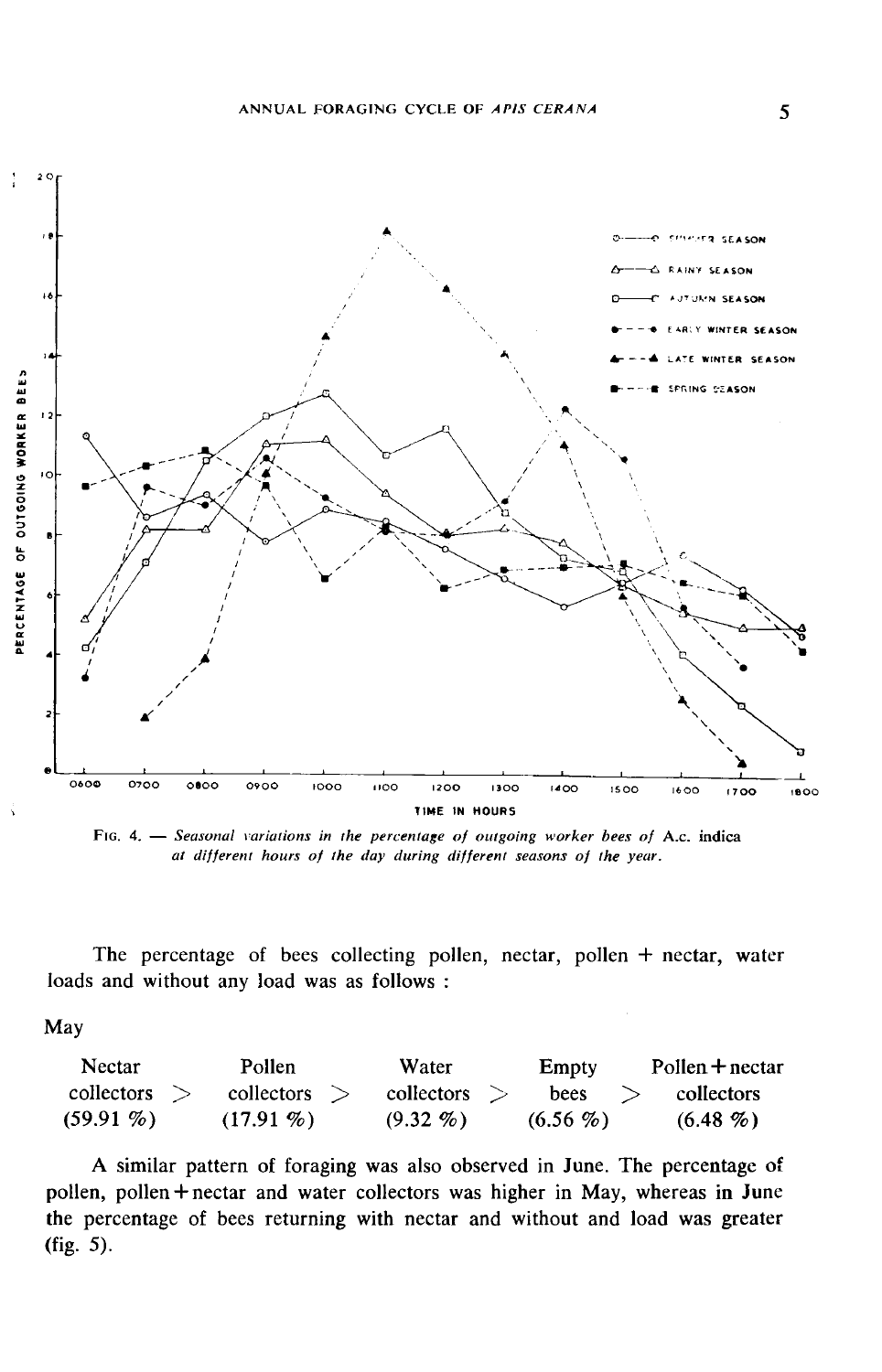

FIG. 5.  $-$  Seasonal variations in the percentage of pollen, nectar, pollen + nectar, water collectors and empty bees of A.c. indica at different months of the year.

Pollen collection activity was greater at 0600 (22.97 %), 0700 (21.75 %), 1000 (20.81 %) and 1100 (21.08 %) hours except for a secondary peak at 1600 (12.43 %) hours after which it decreased steadily. There were two peaks of nectar collecting activity at 0800 (74.32 %) and 1400 (67.56 %) hours. The percentage of water collectors was higher at 0900 (12.70 %), 1000 (12.16 %), 1300 (14.18 %) and 1500 (17.70 %) hours. There were no wide fluctuations in the percentage of pollen+nectar collectors during the different hours of the day (fig. 6).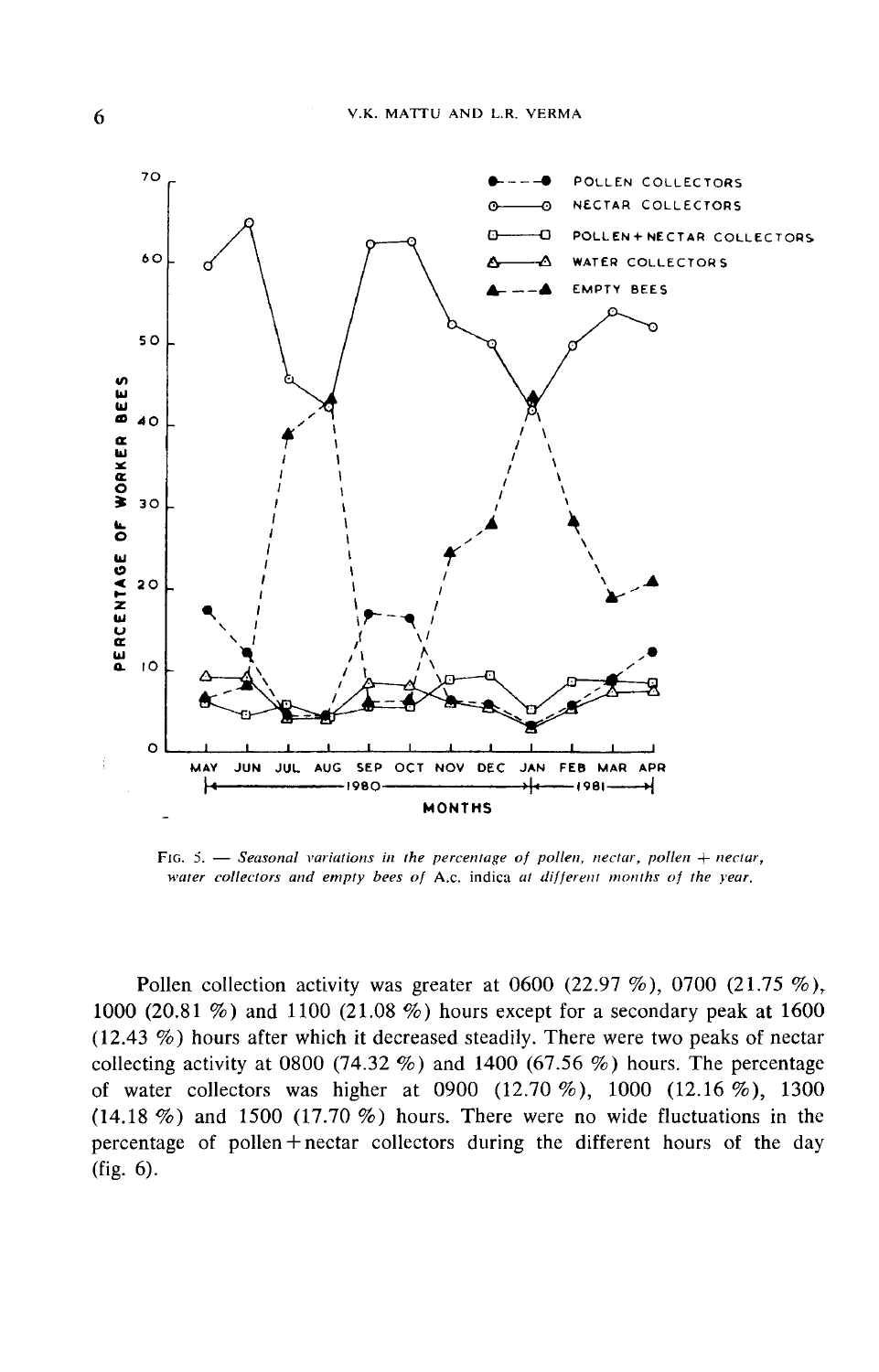

FIG. 6. - Summer season. Percentage of pollen, nectar, pollen + nectar, water collectors and empty bees of A.c. indica at different hours of the day.

# 2) Rainy season

The mean time of initiation and cessation of flight activity by worker bees was 0512 and 1926 hours respectively in July and 0518 and 1920 hours in August (fig. 2). The flight activity was greater in July (6.17 %) than in August (4.74 %) (fig. 3). Flight activity was maximum at 0900 (11.07 %) and 1000 (11.26 %) hours (fig. 4).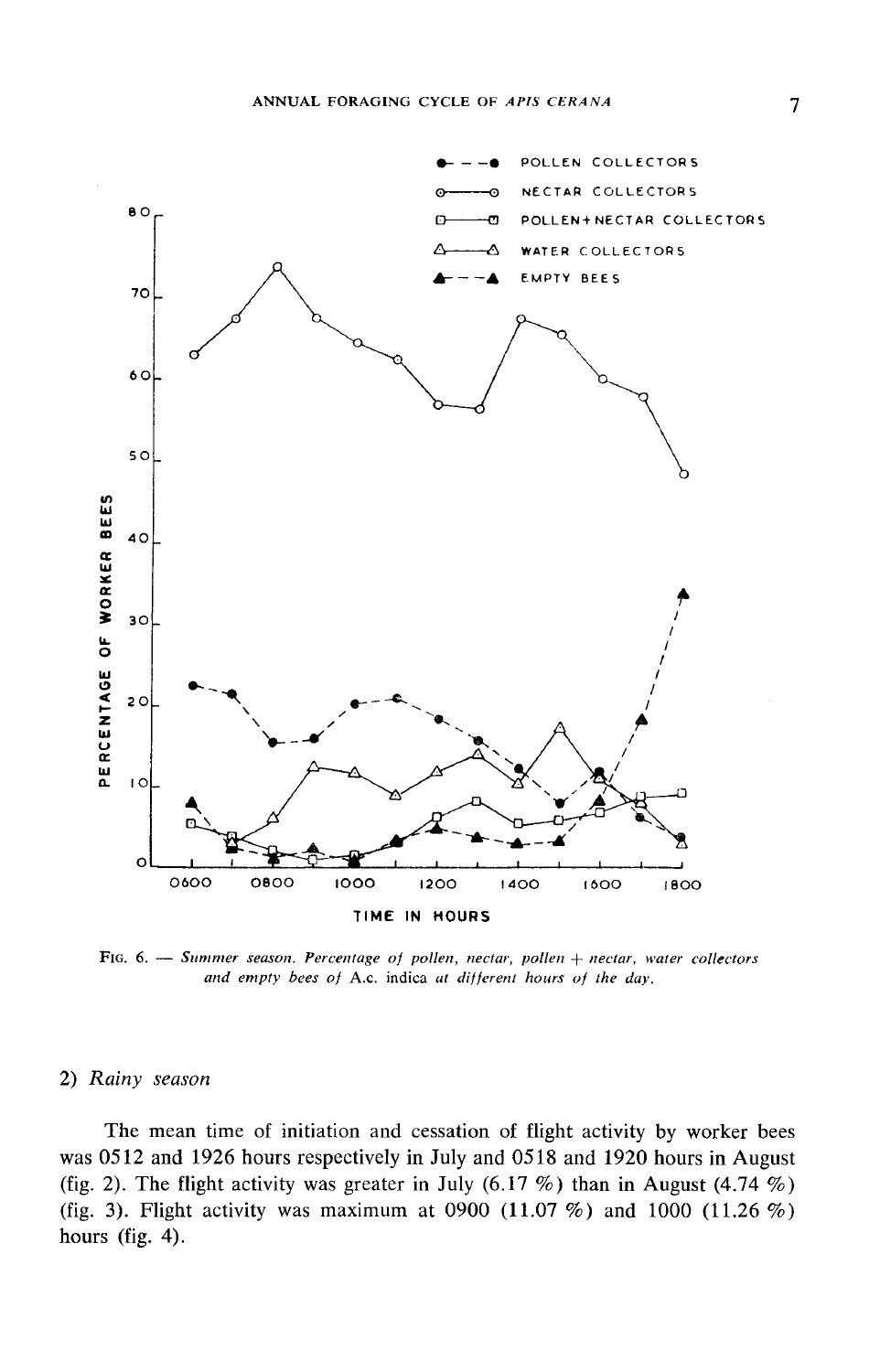In the rainy season bees returning to the hive with and without any load (empty bees) showed the following trend :

July

| <b>Nectar</b>  | Empty       | Pollen $+$ nectar                 | - Pollen   | Water      |
|----------------|-------------|-----------------------------------|------------|------------|
| collectors $>$ | bees<br>- > | collectors $\ge$ collectors $\ge$ |            | collectors |
| $(46.18\%)$    | $(39\%)$    | $(5.81\%)$                        | $(4.83\%)$ | $(4.18\%)$ |

August

| Empty        | Nectar.               | Pollen $+$ nectar | <b>Pollen</b>                           | Water      |
|--------------|-----------------------|-------------------|-----------------------------------------|------------|
| bees         | $\text{collectors} >$ |                   | $\text{collectors} > \text{collectors}$ | collectors |
| $(43.24\% )$ | $(42.59\% )$          | $(4.91\%)$        | $(4.64\%)$                              | $(4.54\%)$ |

In July the percentage of nectar collectors was higher than empty bees but in August the reverse was true. Pollen, pollen+nectar and water collectors did not show much variations in their percentage during the different months of this season (fig. 5).

Pollen collection activity peaked at 1000 (9.32 %) hours and nectar collectors showed two peaks of activity at 0900 (50 %) and 1400 (52.16 %) hours. The percentage of empty bees was highest at 0600 (53.24  $\%$ ) and 1800 (52.70  $\%$ ) hours. The water collectors also showed two peaks of activity at 0900 (8.10  $\%$ ) and 1200 (8.24 %) hours. There was very little variation in the percentage of pollen  $+$  nectar collectors (fig. 7).

# 3) Autumn season

In the autumn, flight activity started at 0525 and 0538 hours and ceased at 1900 and 1848 hours in September and October respectively (fig. 2). This activity was greater in October (11.12 %) than in September  $(9.31 \%)$  (fig. 3). The maximum flight activity was observed at 0900 (12.03  $\%$ ); 1000 (12.84  $\%$ ) and 1200 (11.63 %) hours (fig. 4).

The ranking of pollen, nectar, pollen + nectar, water collectors and empty bees returning to the hive during this season was as follows :

# September

| <b>Nectar</b> | Pollen       | Water      | Empty      | $Pollen + nectar$ |
|---------------|--------------|------------|------------|-------------------|
| collectors    | collectors   | collectors | bees       | collectors        |
| $(62.59\% )$  | $(17.10 \%)$ | $(8.64\%)$ | $(6.37\%)$ | $(5.78\%)$        |

8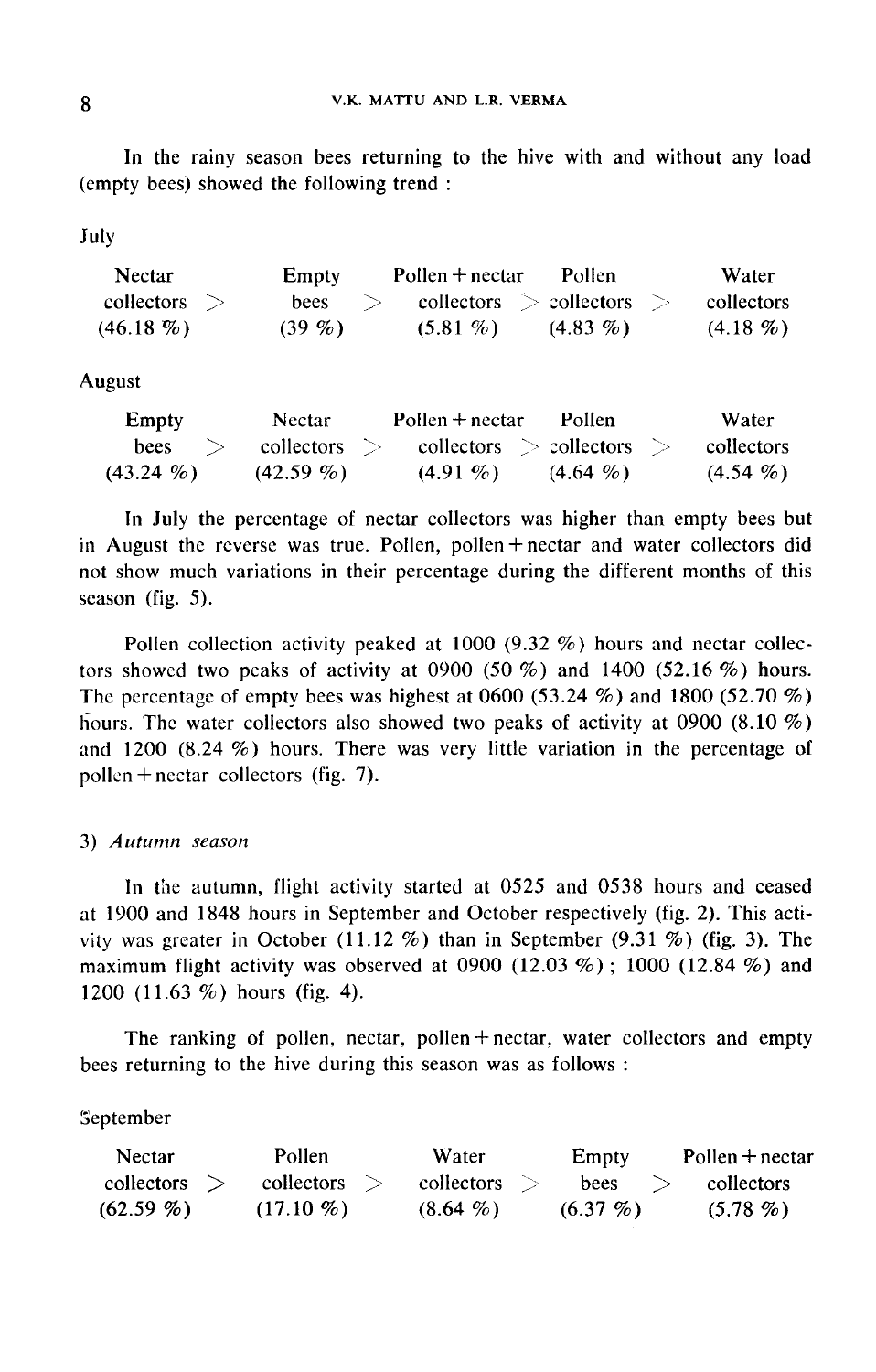

FIG. 7. - Rainy season. Same legend as Fig. 6.

The ranking in October was similar to that of September. Very little variation was seen in the percentage of bees performing different activities during this season (fig. 5).

The peak in pollen collection activity was observed at 1000 (29.72 %) hours, whereas, the maximum percentage of nectar collectors was observed at 1100 (66.21 %) and 1500 (73.37 %) hours. The water collectors peaked at 1000  $(12.83 \%)$ , 1200  $(10.13 \%)$  and 1400  $(15.40 \%)$  hours, whereas, the maximum percentage of pollen + nectar collectors was at 0800 (13.10 %), 1600 (7.70 %) and  $1700$  (7.56 %) hours (fig. 8).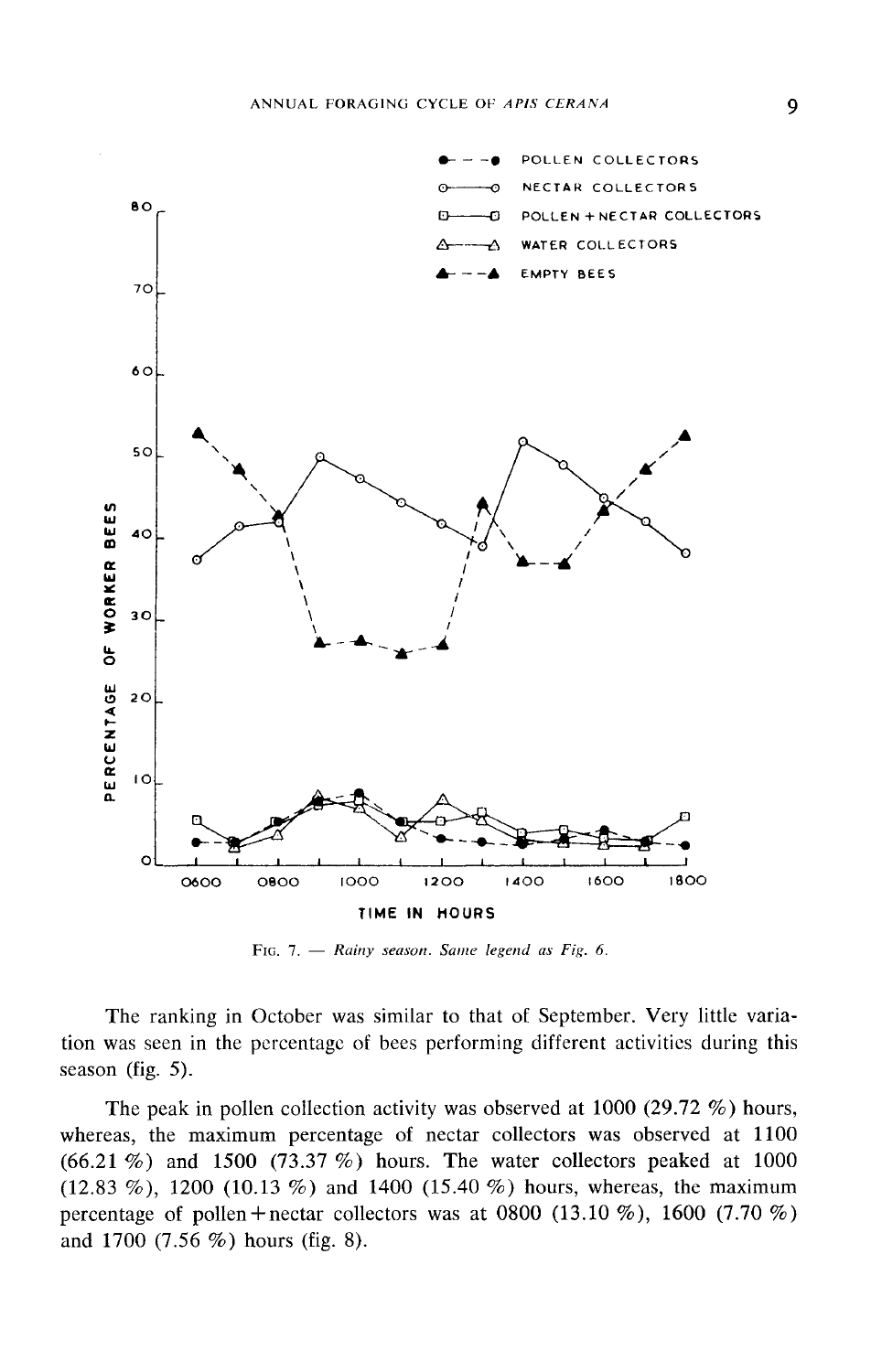

FIG. 8. - Autumn season. Same legend as Fig. 6.

# 4) Early winter season

Thc mean time for initiation and cessation of flight activity was 0614 and 1835 hours in November and 0653 and 1809 hours in December respectively (fig. 2). The flight activity was greater in November (9.33 %) than in December (7.30 %) (fig. 3) and the peak period of activity were at 0900 (10.62 %) and 1400 (12.32 %) hours (fig. 4).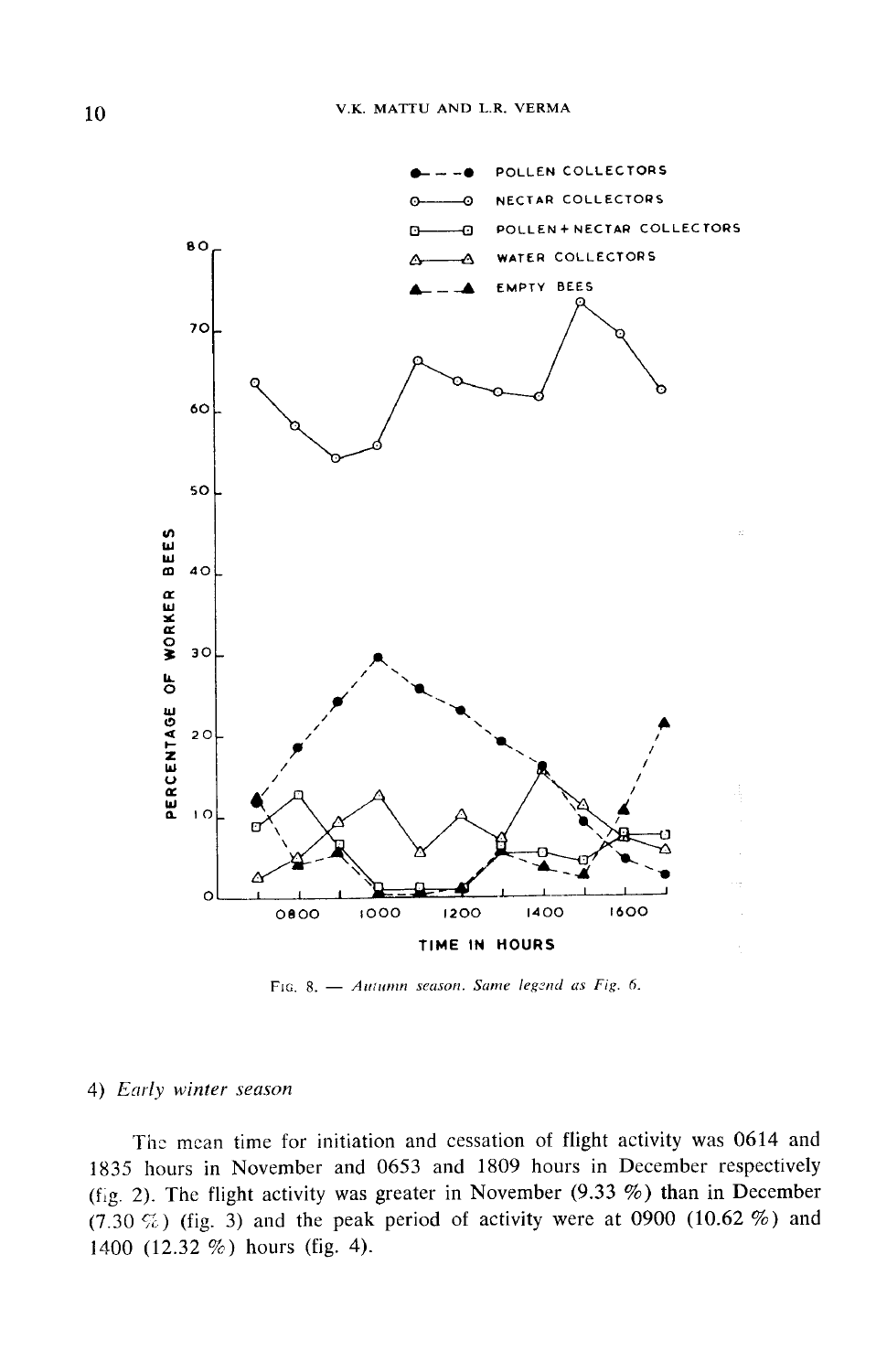The percentage of bees returning to the hive with different loads and without any load was as follows :

November

| <b>Nectar</b> | Empty                 | Pollen $+$ nectar                       | Pollen.    | Water.     |
|---------------|-----------------------|-----------------------------------------|------------|------------|
| collectors    | $\rightarrow$<br>bees | $\text{collectors} > \text{collectors}$ |            | collectors |
| $(52.54\%)$   | $(24.72\%)$           | $(9.10\%)$                              | $(6.94\%)$ | $(6.59\%)$ |

A similar ranking was also observed for December. In this season, nectar and water collectors were higher in November than in December. However, the percentage of empty bees increased in December. All other categories of foraging activities did not show much variation during this season (fig. 5).

Pollen collecting activity was at its maximum at 1100 (11.48 %) and 1200 (11.48 %) hours, whereas, the peak of nectar collecting was at 1300 (62.83 %) hours. Pollen + nectar collecting peaked at 1200 (15.27 %) hours with a secondary peak at  $1500$  (11.08 %) hours. The maximum number of water collectors was observed at 1200 (9.45 %), 1300 (9.72 %) and 1400 (10 %) hours and the percentage of empty bees was maximum at 0800 (50 %) and 1600 (43.21 %) hours (fig. 9).

### 5) Late winter season

During this season, foraging by bees started and ceased at 0850 and 1643 hours in January and 0643 and 1745 hours in February respectively (fig. 2). There was more flight activity in February  $(6.62 \%)$  than in January  $(3.15 \%)$  (fig. 3) and the peak period of flight was at  $1100$  (18.27 %) hours (fig. 4).

The ranking of pollen, nectar, pollen + nectar, water collectors and empty bees returning to the hive during this season was as follows :

January

| Empty       | Nectar       | $Pollen + nectar$ Water                                              |            | Pollen     |
|-------------|--------------|----------------------------------------------------------------------|------------|------------|
| bees        |              | $\text{collectors} > \text{collectors} > \text{collectors} > \text{$ |            | collectors |
| $(43.49\%)$ | $(42.32\% )$ | $(5.13\%)$                                                           | $(4.94\%)$ | $(3.59\%)$ |
| February    |              |                                                                      |            |            |

| Nectar       | Empty        | $P$ ollen $+$ nectar | Pollen                                  | Water      |
|--------------|--------------|----------------------|-----------------------------------------|------------|
| collectors   | bees         |                      | $\text{collectors} > \text{collectors}$ | collectors |
| $(50.13\% )$ | $(28.91\% )$ | $(9.27\%)$           | (6, 9)                                  | $(5.62\%)$ |

In February there was a higher percentage over January in all categories of bees (fig. 5).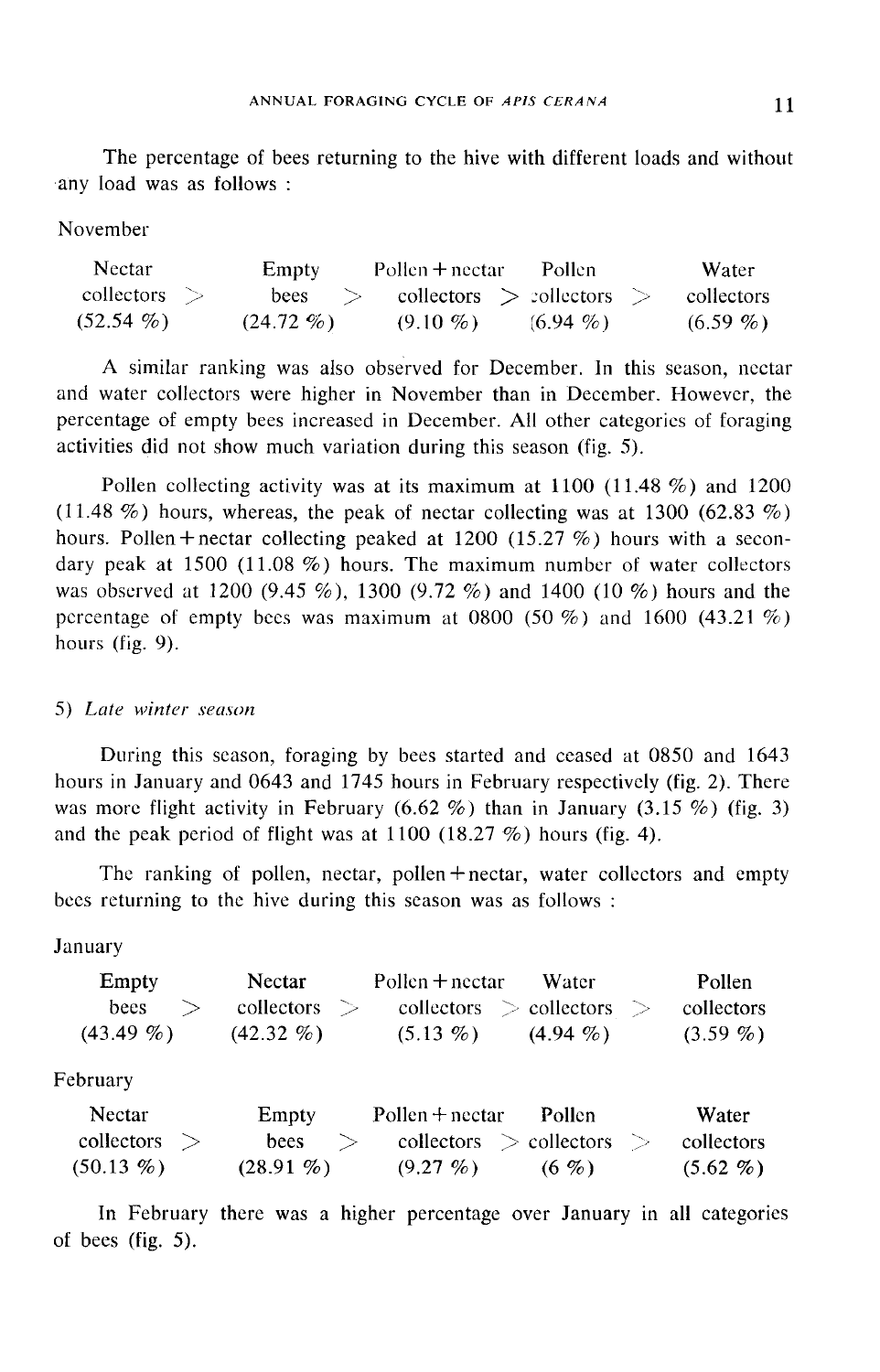

FIG. 9.  $-$  Early winter season. Same legend as Fig. 6.

The maximum pollen collection activity was observed at 1000 (7.5 %) and 1200 (8.78 %) hours. Nectar collectors peak period of activity was at 1400 (56.08  $\%$ ) hours. Empty bees showed maximum activity at 0800 (49.45  $\%$ ) and 1600 (48.64 %) hours. Pollen + nectar collectors were found in maximum number at 0900 (10 %) and 1300 (11.08 %) hours. The peak periods of water collection was at 1200  $(8.10\%)$  and 1300  $(8.78\%)$  hours (fig. 10).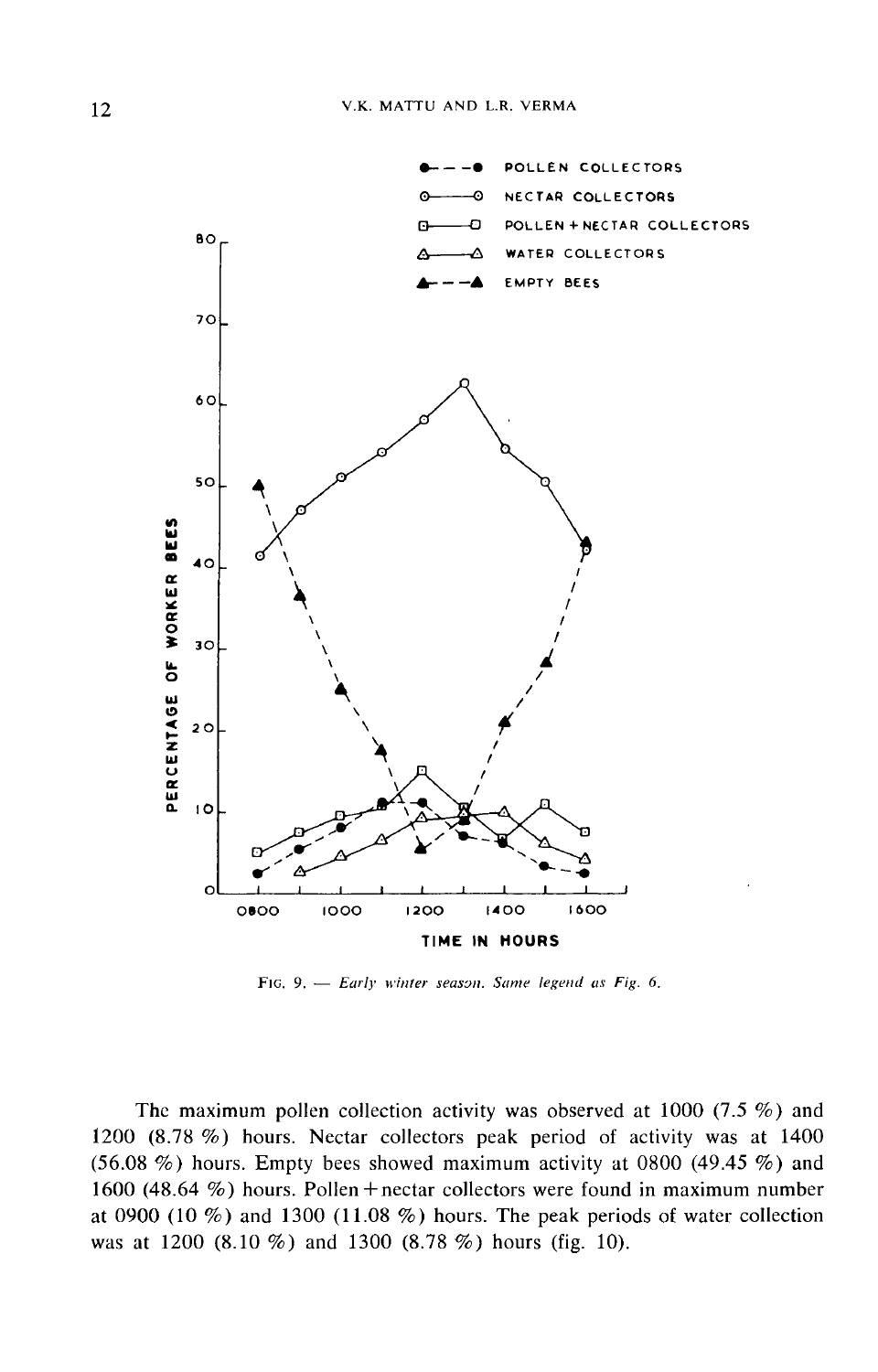

FIG. 10.  $-$  Late winter season. Same legend as Fig. 6.

# 6) Spring season

In the spring flight activity began and ended at 0550 and 1845 hours in March and 0530 and 1912 hours in April respectively (fig. 2). More flight activity was observed in April (10.07 %) than in March (9.65 %) (fig. 3) and the maximum flight activity was recorded at 0800 (10.89 %) hours with a secondary peak at  $1100$   $(8.31\%)$  hours (fig. 4).

Different categories of bees returning to the hive showed the following sequence :

March

| <b>Nectar</b> | Empty        | Pollen     | $P$ ollen + nectar | Water      |
|---------------|--------------|------------|--------------------|------------|
| collectors    | bees         | collectors | collectors         | collectors |
| $(54.29\% )$  | $(19.10\% )$ | $(9.37\%)$ | $(9.18\%)$         | $(7.83\%)$ |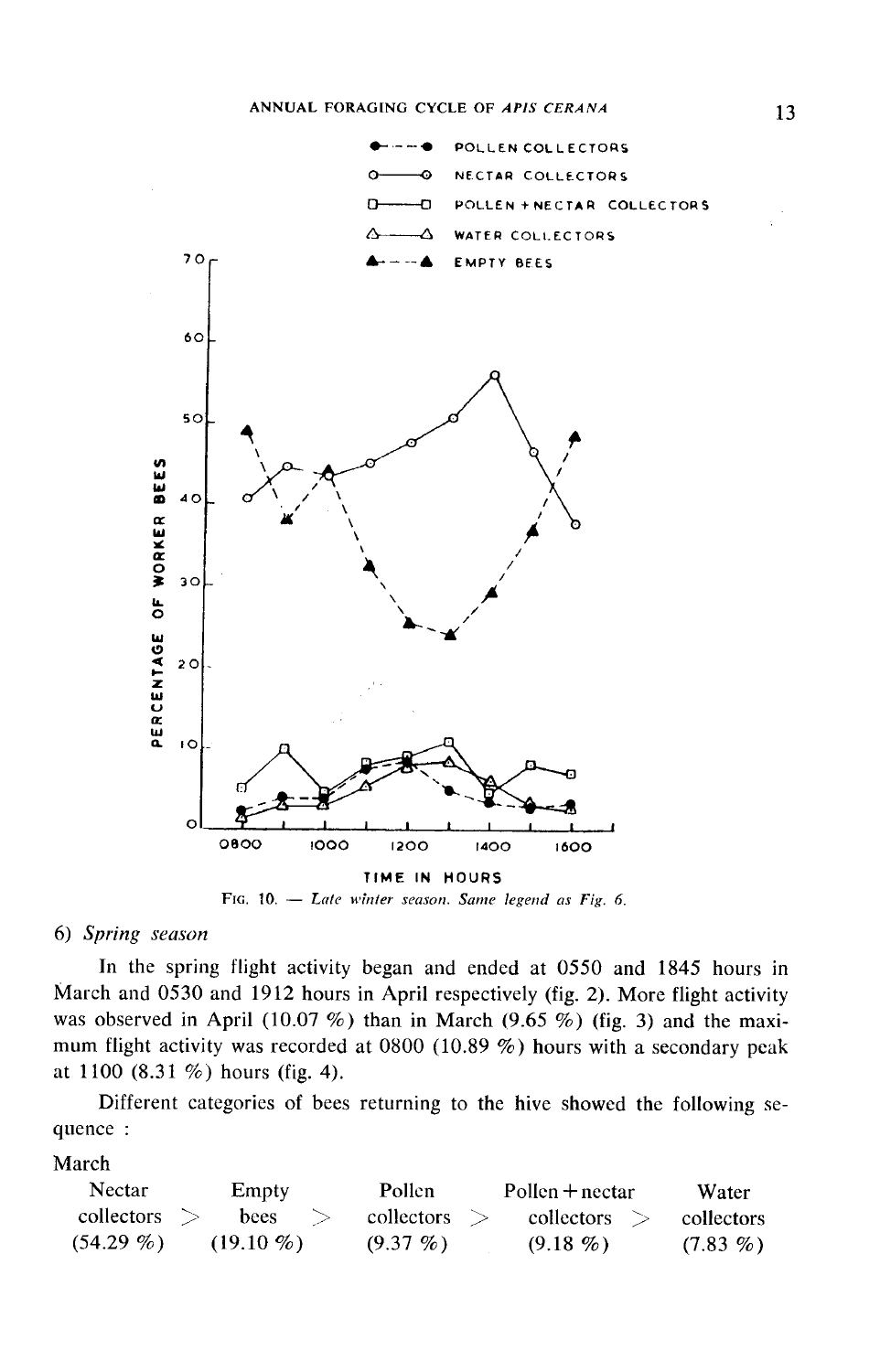A similar pattern of foraging was also observed in April. Only small variations in their percentage was observed during the different months of this season (fig. 5).

The maximum pollen collection was observed at 0900 (20.27 %) and a secondary peak was seen at 1500 (10.54 %) hours. Nectar collectors were seen in maximum numbers at  $0800$  (62.16 %) and 1300 (59.86 %) hours. Water collectors peaked at 1000 (13.51 %), 1100 (12.16 %) and 1300 (10.54 %) hours. The percentage of bees with pollen + nectar loads was highest at 1100 (14.86 %) and 1500 (11.21 %) hours. Empty bees were found in maximum numbers at 1700  $(10.13 \%)$  hours (fig. 11).



FIG. 11.  $-$  Spring season. Same legend as Fig. 6.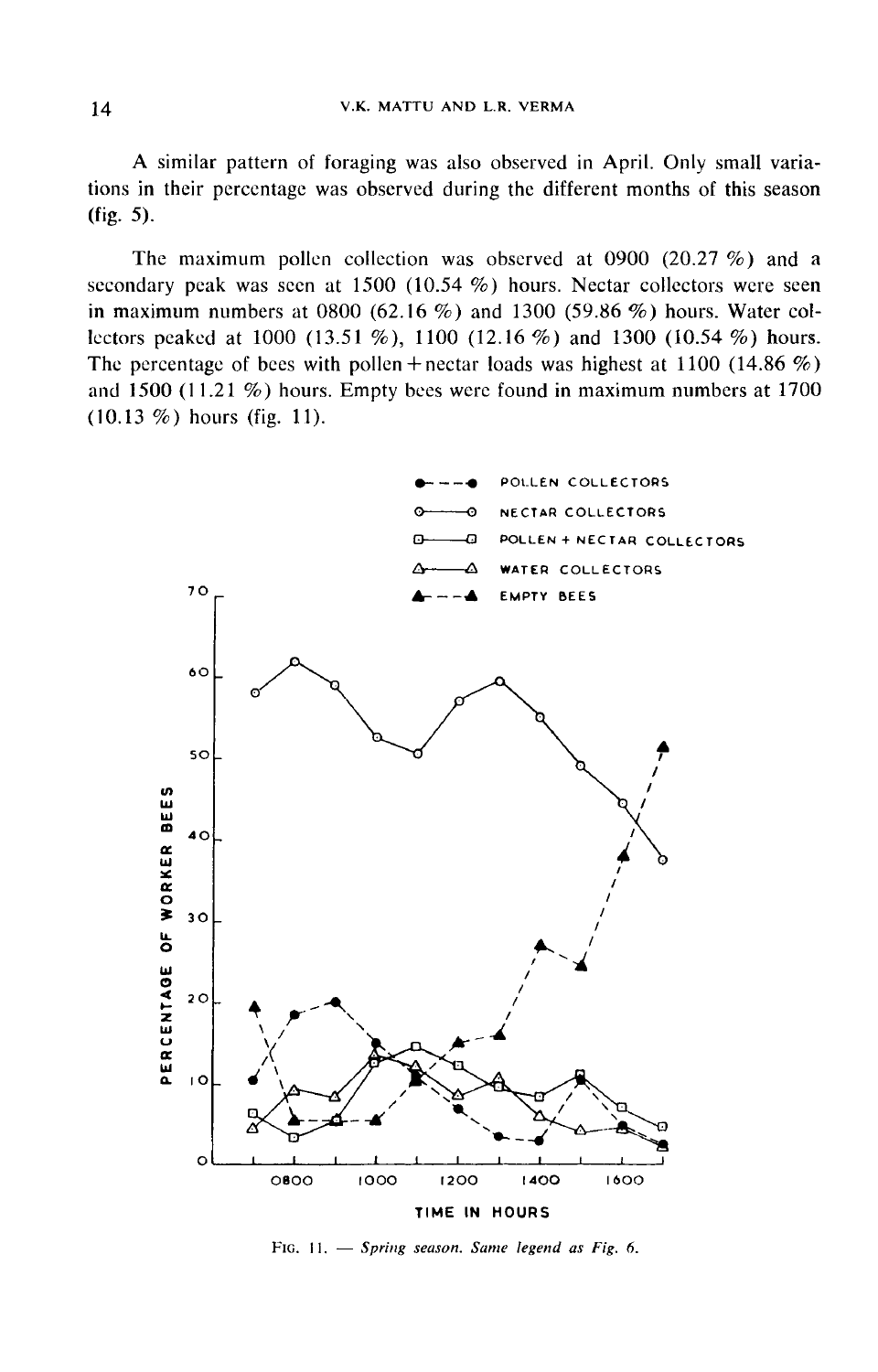#### **DISCUSSION**

The present data indicated that the foraging activity of  $A.c.$  indica was greater in summer and autumn than in the rainy and winter seasons (figs. 3, 5). This may be due to the favourable weather in the summer and autumn which results in the maximum honeyflow conditions due to the availability of a large number of bee plants. In the summer and autumn, greater flight activity may also be due to higher population of bees in the hives. In the rainy season, because of continuous monsoon and foggy weather, the percentage of bees leaving the hive was low, whereas, in the winter, foraging activity may be at its lowest due to scaracity of bee flora and low ambient temperature (fig. 1). A number of investigators have reported different periods of maximum and minimum foraging activity from various parts of India. For example, maximum foraging activity was reported in November to February (Coimbatore, South India) ; January (Delhi) ; January to March (Pusa, Bihar) ; July (Bangalore, South India) and minimum foraging to March (Pusa, Bihar); July (Bangalore, South India) and minimum foraging<br>was reported in October (Coimbatore, South India); May to July (Delhi); July<br>to October (Pusa, Bihar); and January (Bangalore, South India) (CHERIA in the results may be due to the different climatic and floral conditions in the country.

The results on the water collection activity of  $A.c.$  indica F. indicated that peak water collection was in May (summer) and the low point was in January (late winter) (fig. 3). This may be because in the summer more water is needed for cooling the hive and also for diluting the honey.

The flight activity of A.c. indica F. started early in the morning (mean time, 0503 hours) and ended very late in the evening (mean time, 1932 hours) during the summer (fig. 2). Similar results were also reported by other investigators for this species from South India (CHERIAN et al., 1947; SUBBAREDDI et al., 1980). In the present investigation, after the summer, the initiation of flight was delayed and bees also ceased foraging earlier in the rainy, autumn, and winter seasons (fig. 2). These changes in the time of initiation and cessation of flight activity during different seasons may be related to light intensity, temperature nectar secretion and pollen dehiscence.

In the summer, greatest flight activity was observed at 0600, 0800 and 1000 hours in the morning while in the evening it was at 1600 hours (fig. 3). The activity maxima in the morning may be related to the availability of the nectar. Our results also suggested variations in the periods of maximum flight activity during rainy (0900 and 1000 hours) ; autumn (0900, 1000 and 1200 hours) ; early winter (0900 and 1300 hours) ; late winter ( 1100 hours) and spring (0800 and 1100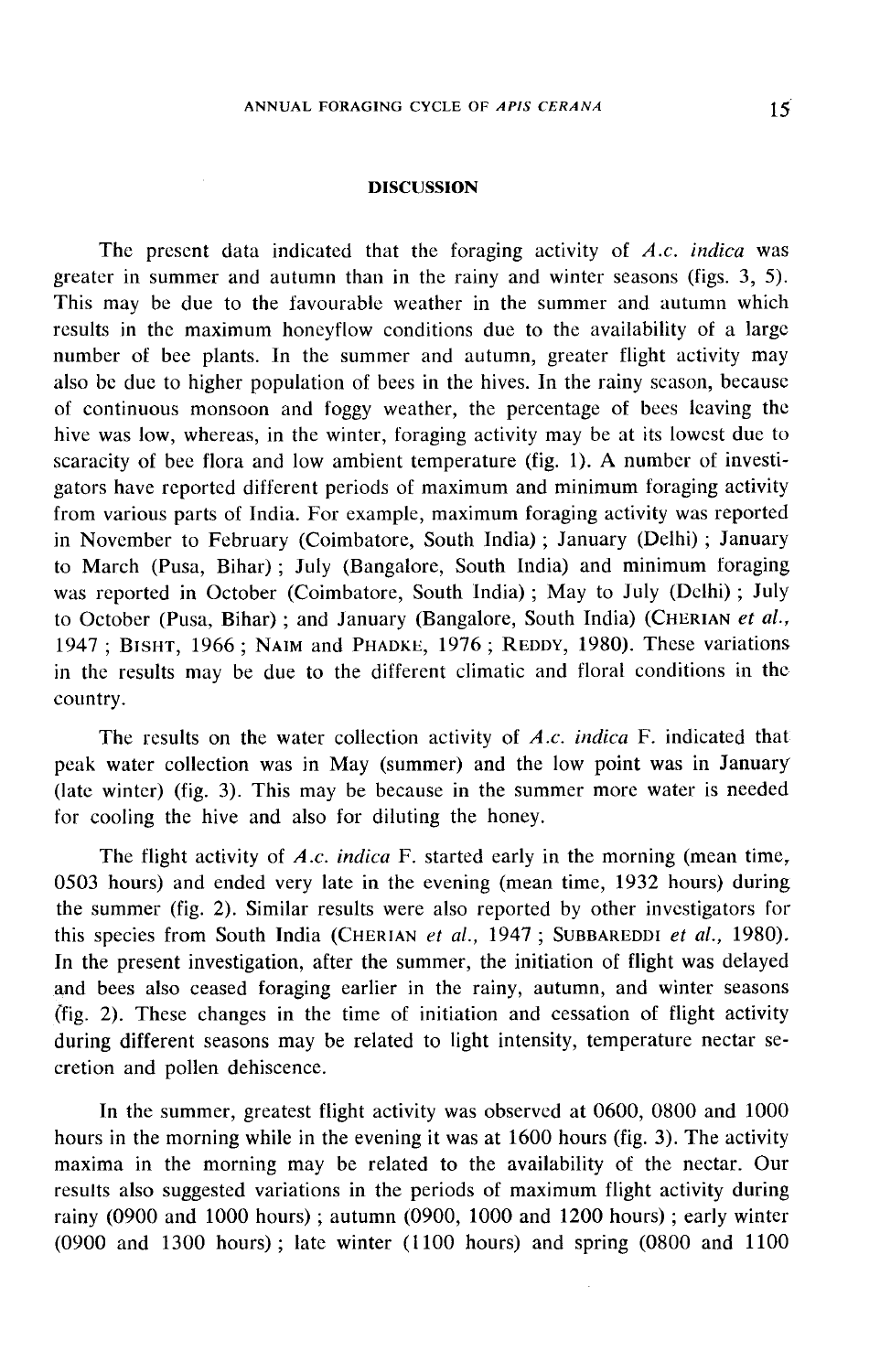hours) (fig. 3). These differences may be related to the changing weather and bee V.K. MATTU AND L.R. VERMA<br>hours) (fig. 3). These differences may be related to the changing weather and bee<br>forage. CHERIAN *et al.* (1947) also reported maximum flight activity from 0600 to 0800 hours in the summer and 0900 to 1000 hours in the early winter in South India.

The studies on the relative ranking of pollen, nectar and water collection activity revealed that nectar collection was maximum at 0800 and 1300 hours in South India.<br>The studies on the relative ranking of pollen, nectar and water collection<br>activity revealed that nectar collection was maximum at 0800 and 1300 hours in<br>spring season (fig. 11). However, CHERIAN *et al.* (194 of nectar collection (0600 to 0800 hours) for a similar period in Coimbatore (South India). Our studies indicated only one peak of nectar collection (1300 spring season (fig. 11). However, CHERIAN *et al.* (1947) observed only one peak of nectar collection (0600 to 0800 hours) for a similar period in Coimbatore (South India). Our studies indicated only one peak of nectar co of nectar collection (0900 and 1200 hours) for this species from South India during the same season.

Our results showed two peaks of pollen collection at 0900 and 1500 hours during spring season (fig. 11) whereas, NÚÑEZ (1977) reported only one peak of pollen collection at 1000 hours for A. mellifera in Venezuela. We also observed in other seasons, peak periods of pollen collection at 0600, 0700, 1000, 1100 and 1600 hours (summer); 1000 hours (rainy); 1000 hours (autumn); 1100 and 1200 hours (early winter) and 1100 and 1200 hours (late winter). Nectar collection maxima was observed at 0800 and 1400 hours (summer) ; 0900 and 1400 hours (rainy) ; 1100 and 1500 hours (autumn) ; 1300 hours (early winter) and 1400 hours (late winter) (figs. 6 to 11). These may be due to the variations in time of the availability of pollen and nectar from different plant species during each season of the year and environmental factors such as temperature, light intensity, humidity, etc.

In the spring, peak periods of pollen collection activity (0900 and 1800 hours) were observed after the peak period of nectar collection activity (0800 and 1300 hours) thus representing a predictable foraging cycle (fig. 11). NÚÑEZ (1977) also reported similar results for  $A$ . *mellifera* L. but BENNETT and RENNER (1963) In the spring, peak periods of pollen collection activity (0900 and 1800<br>hours) were observed after the peak period of nectar collection activity (0800 and<br>1300 hours) thus representing a predictable foraging cycle (fig. observed sudden changes in percentage of pollen and nectar collectors. However, in the present investigations, in all seasons, peak nectar collection was observed after peak pollen collection (figs. 6 to 10).

The present foraging data suggested that percentage of nectar collectors was greater than those collecting pollen and pollen + nectar in all the seasons of the year and greater seasonal variations were observed in percentage of nectar collectors as compared to other categories of foraging bees (figs. 5 to 11). Other<br>investigators have also found similar pattern for A.c. indica F (CHERIAN et al.,<br>1947) and A. mellifera (ERICKSON et al., 1973) except for th The present foraging data suggested that percentage of nectar collectors was greater than those collecting pollen and pollen + nectar in all the seasons of the year and greater seasonal variations were observed in percent investigators have also found similar pattern for A.c. indica F (CHERIAN et al., 1947) and A. mellifera (ERICKSON et al., 1973) except for the observations of REDDY (1980) who recorded pollen + nectar collectors in greate reported a greater seasonal variations in pollen over nectar collectors in South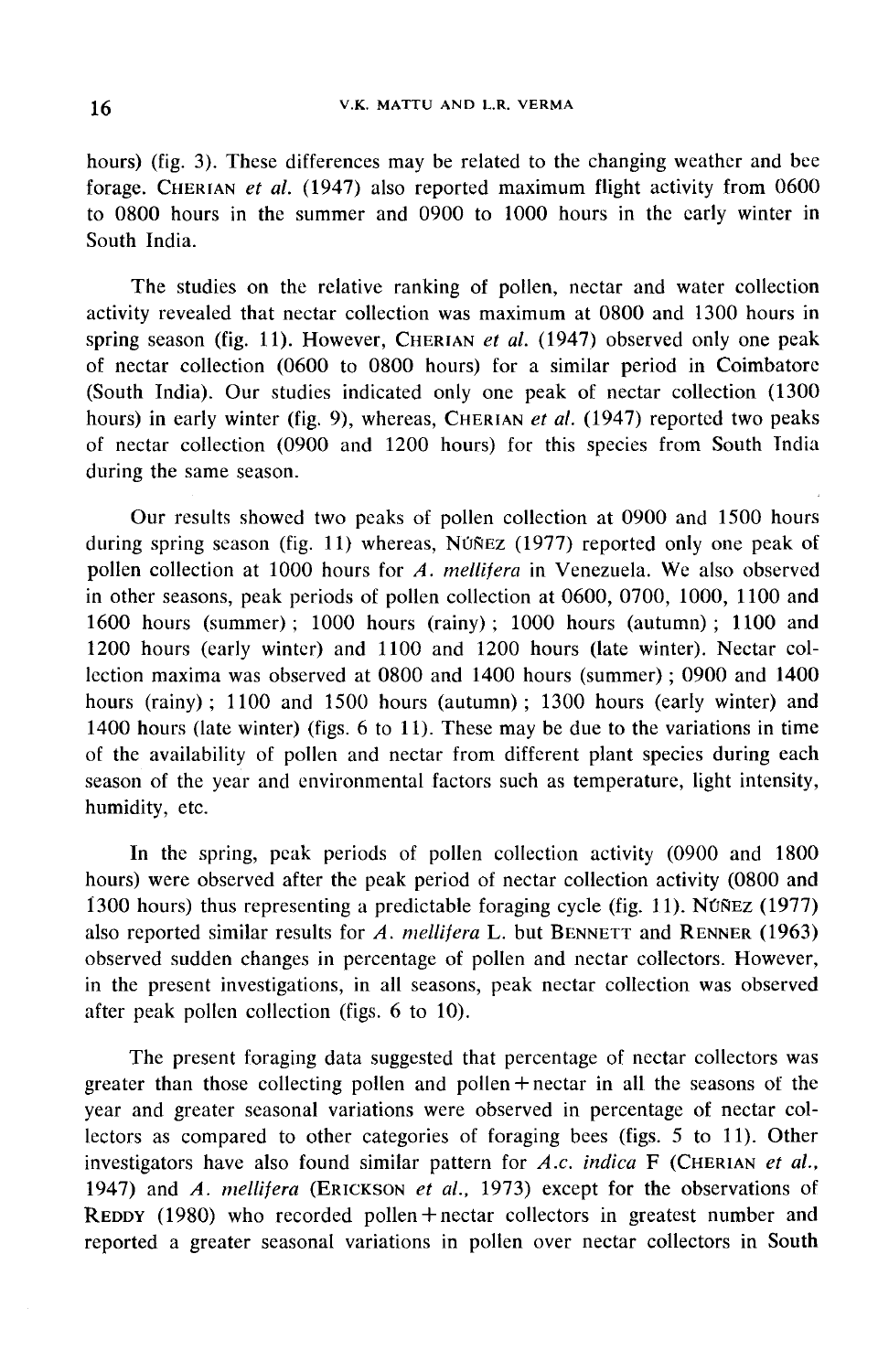India. Our observations on the water collectors (fig. 5) agreed with the observations of NÚNEZ (1977) for A. mellifera L. who also observed three maxima of water collectors at 0800, 1100 and 1500 hours in the spring.

Received for publication in October 1983.

Accepted for publication in November 1984.

### RÉSUMÉ

### ÉTUDE DU CYCLE ANNUEL DE BUTINAGE D'AFIS CERANA INDICA F. DANS LES COLLINES DE SIMLA (NORD-OUEST DE L'HIMALAYA)

Les études de butinage ont été menées sur Apis cerana indica F. dans la région de Simla (partie nord-ouest de l'Himalaya) durant l'été, la saison des pluies, le début et la fin de l'hiver et le printemps de mai 1980 à avril 1981 (Fig. 1). Les observations ont porté sur 5 colonies d'Apis cerana indica de force égale. Les colonies expérimentales n'ont montré aucun signe de maladie et n'ont reçu aucun nourrissement supplémentaire, ni sirop de sucre ni pollen,

On a mesuré l'activité de vol des ouvrières en comptant à l'entrée de la ruche, pendant 10 mn toutes les heures et durant toute la journée, le nombre d'abeilles qui sortaient. On a déterminé le nombre relatif de butineuses de pollen et de butineuses de nectar en claustrant la ruche pendant 5 minutes et en prélevant 35-40 ouvrières qui rentraient, à 1 heure d'intervalle de 6 h à 18 h. Elles  $\acute{e}$ taient alors classées en butineuses de pollen, de nectar, de pollen  $+$  nectar, d'eau ou d'ouvrières sans charge.

Les études sur le comportement de butinage d'Apis cerana indica montrent que le pollen et le nectar sont récoltés toute l'année, indépendamment des conditions florales et climatiques. A.c, indica présente donc un cycle de butinage régulier. L'activité de butinage est plus forte en été et à l'automne par rapport aux autres saisons de l'année (Figs 3 et 5). Le maximum de l'activité de récolte du nectar a lieu en général ap: ès celui de l'activité de récolte du pollen. Les heures d'activité de butinage maximale pour les diverses saisons sont les suivantes : été (6 h, 8 h, 10 h et 16 h), saison des pluies (9 h et 10 h), automne (9 h, 10 h et 12 h), début de l'hiver (9 h et 12 h), fin de l'hiver (11 h) et printemps (8 h et 11 h) (Fig. 4).

Les butineuse de nectar sont plus nombreuses, en pourcentage, que les butineuses de pollen, de pollen  $+$  nectar et d'eau, à toutes les saisons. On a noté de plus grandes variations dans le pourcentage des butineuses de nectar par rappo: aux autres butineuses, aux différentes saisons (Figs 6 à 11).

#### ZUSAMMENFASSUNG

### STUDIE ÜBER DEN JÄHRLICHEN TRACHTZYKLUS DER INDISCHEN HONIGBIENE APIS CERANA INDICA F. IM BERGLAND VON SIMLA (NORD-WEST-HIMALAYA)

Die Studien über die Trachtzeiten von Apis cerana indica F. wurden in der Region von Simla im nordwestlichen Himalaya im Sommer, zur Regenzeit, im Herbst, frühen Winter, späten Winter und Frühling von Mai 1980 bis April 1981 durchgeführt (Fig. 1). Die Beobachtungen wurden an 5 etwa gleich starken Kolonien von Apis cerana indica gemacht. Es gab keine Hinweise auf Krankheiten der Versuchsvölker während der Versuchszeit und es wurde weder Zucker noch Pollen zusätzlich gefüttert.